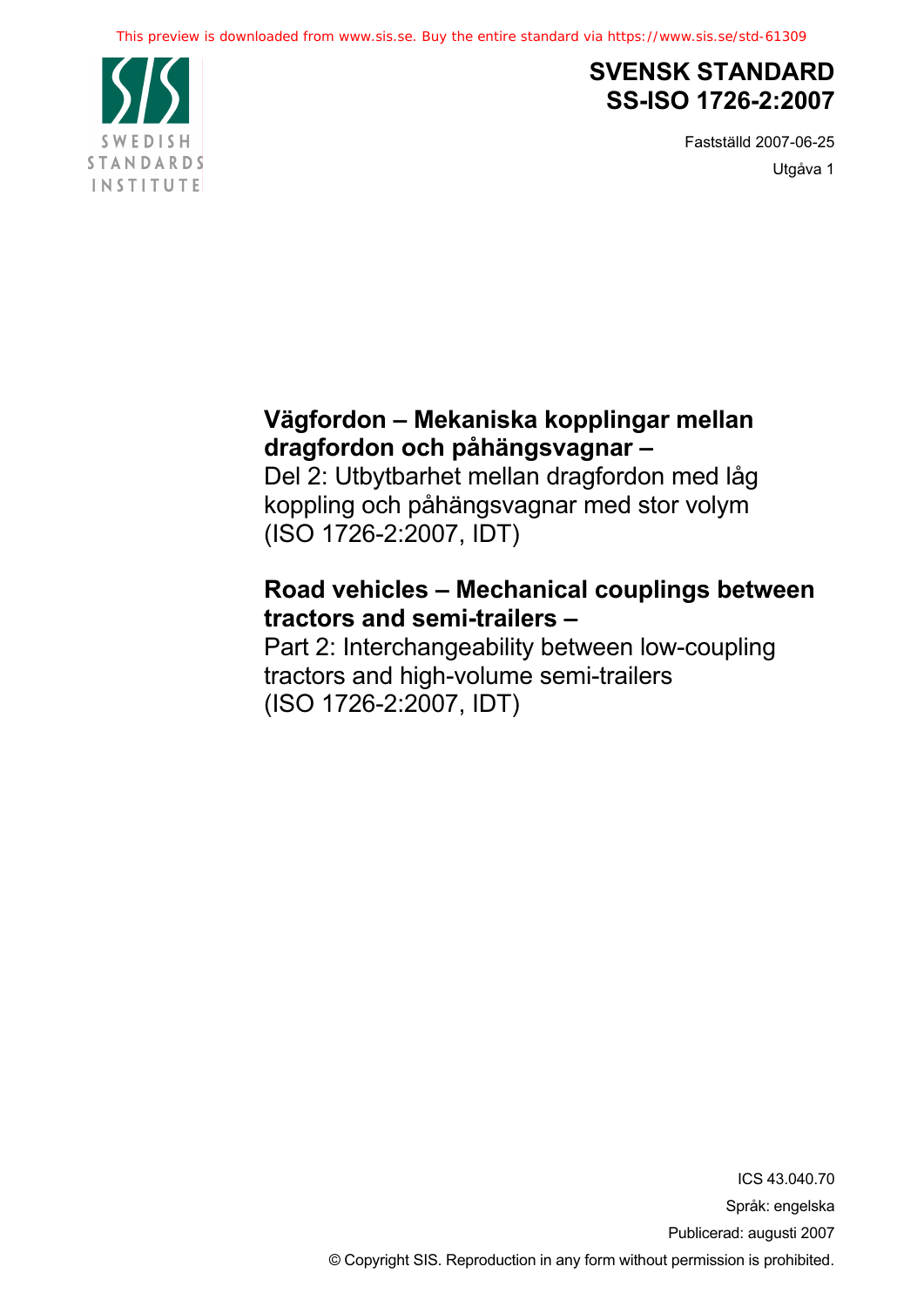Den internationella standarden ISO 1726-2:2007 gäller som svensk standard. Detta dokument innehåller den officiella engelska versionen av ISO 1726-2:2007.

The International Standard ISO 1726-2:2007 has the status of a Swedish Standard. This document contains the official English version of ISO 1726-2:2007.

Upplysningar om **sakinnehållet** i standarden lämnas av SIS, Swedish Standards Institute, telefon 08 - 555 520 00.

Standarder kan beställas hos SIS Förlag AB som även lämnar **allmänna upplysningar** om svensk och utländsk standard. *Postadress*: SIS Förlag AB, 118 80 STOCKHOLM *Telefon*: 08 - 555 523 10. *Telefax*: 08 - 555 523 11 *E-post*: sis.sales@sis.se. *Internet*: www.sis.se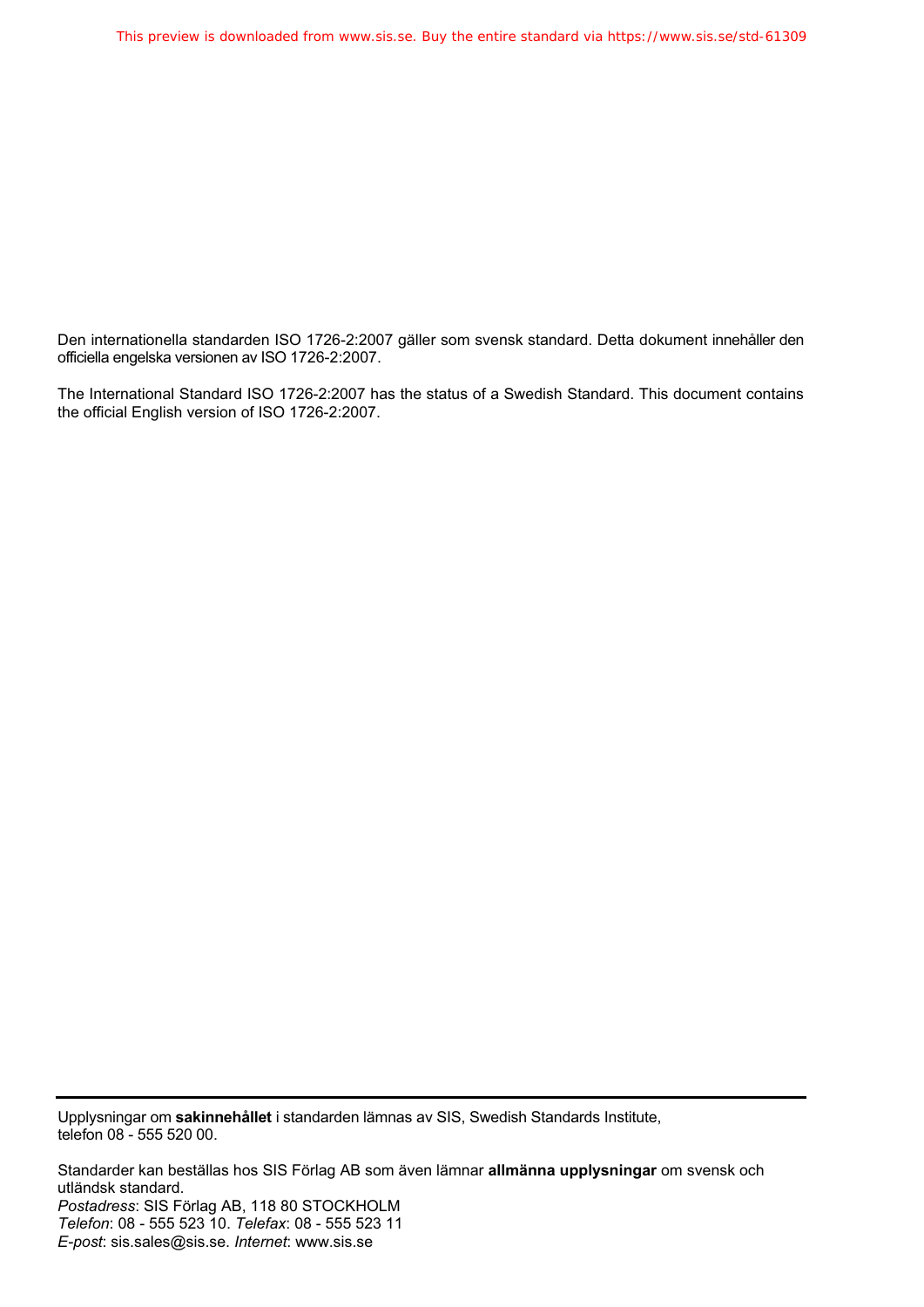## **Foreword**

ISO (the International Organization for Standardization) is a worldwide federation of national standards bodies (ISO member bodies). The work of preparing International Standards is normally carried out through ISO technical committees. Each member body interested in a subject for which a technical committee has been established has the right to be represented on that committee. International organizations, governmental and non-governmental, in liaison with ISO, also take part in the work. ISO collaborates closely with the International Electrotechnical Commission (IEC) on all matters of electrotechnical standardization.

International Standards are drafted in accordance with the rules given in the ISO/IEC Directives, Part 2.

The main task of technical committees is to prepare International Standards. Draft International Standards adopted by the technical committees are circulated to the member bodies for voting. Publication as an International Standard requires approval by at least 75 % of the member bodies casting a vote.

Attention is drawn to the possibility that some of the elements of this document may be the subject of patent rights. ISO shall not be held responsible for identifying any or all such patent rights.

ISO 1726-2 was prepared by Technical Committee ISO/TC 22, *Road vehicles*, Subcommittee SC 15, *Interchangeability of components of commercial vehicles and buses*.

ISO 1726 consists of the following parts, under the general title *Road vehicles — Mechanical couplings between tractors and semi-trailers*:

- *Part 1: Interchangeability between tractors and semi-trailers for general cargo*1)
- *Part 2: Interchangeability between low-coupling tractors and high-volume semi-trailers*

 $\overline{a}$ 

<sup>1)</sup> Revision of ISO 1726:2000.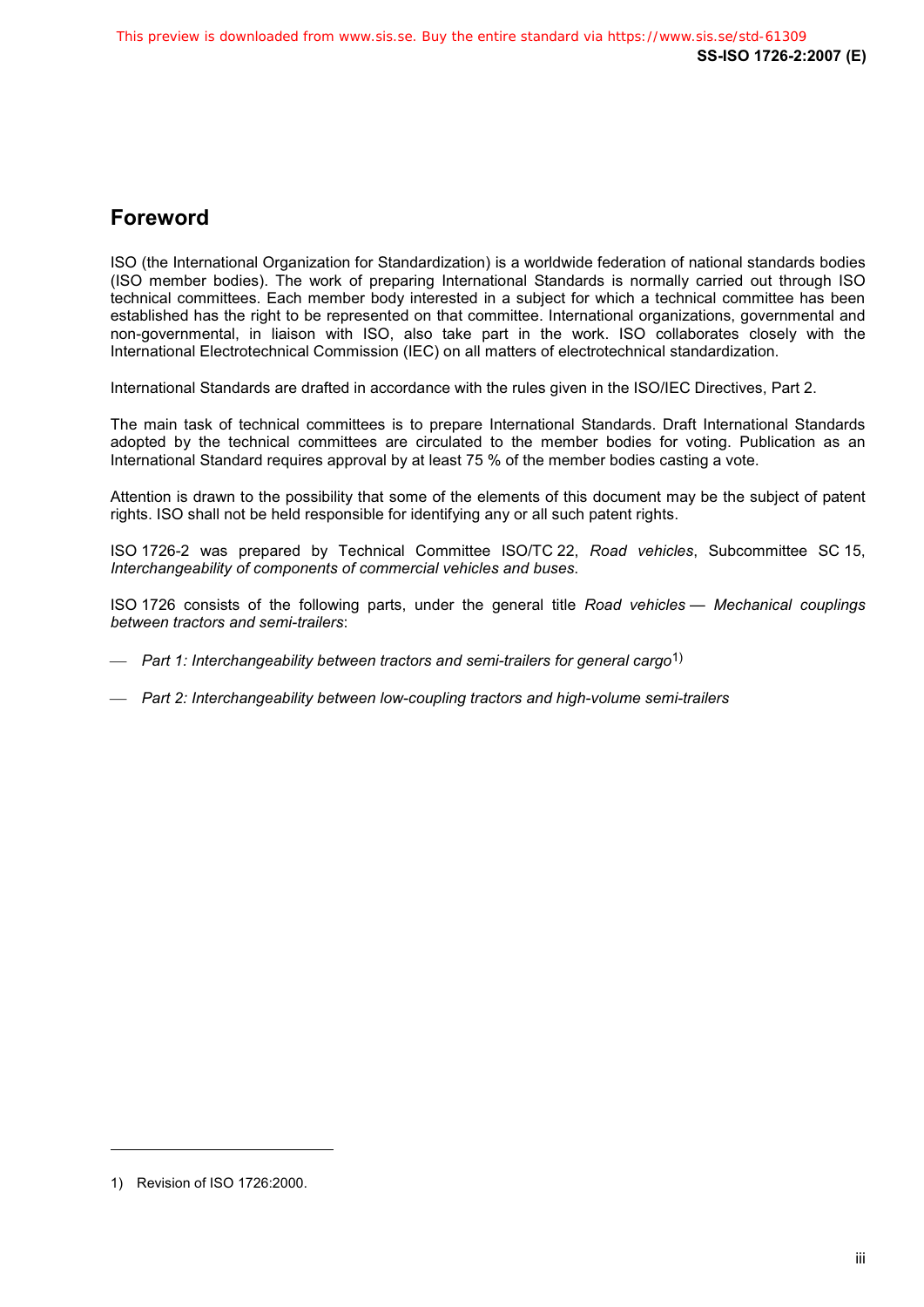This preview is downloaded from www.sis.se. Buy the entire standard via https://www.sis.se/std-61309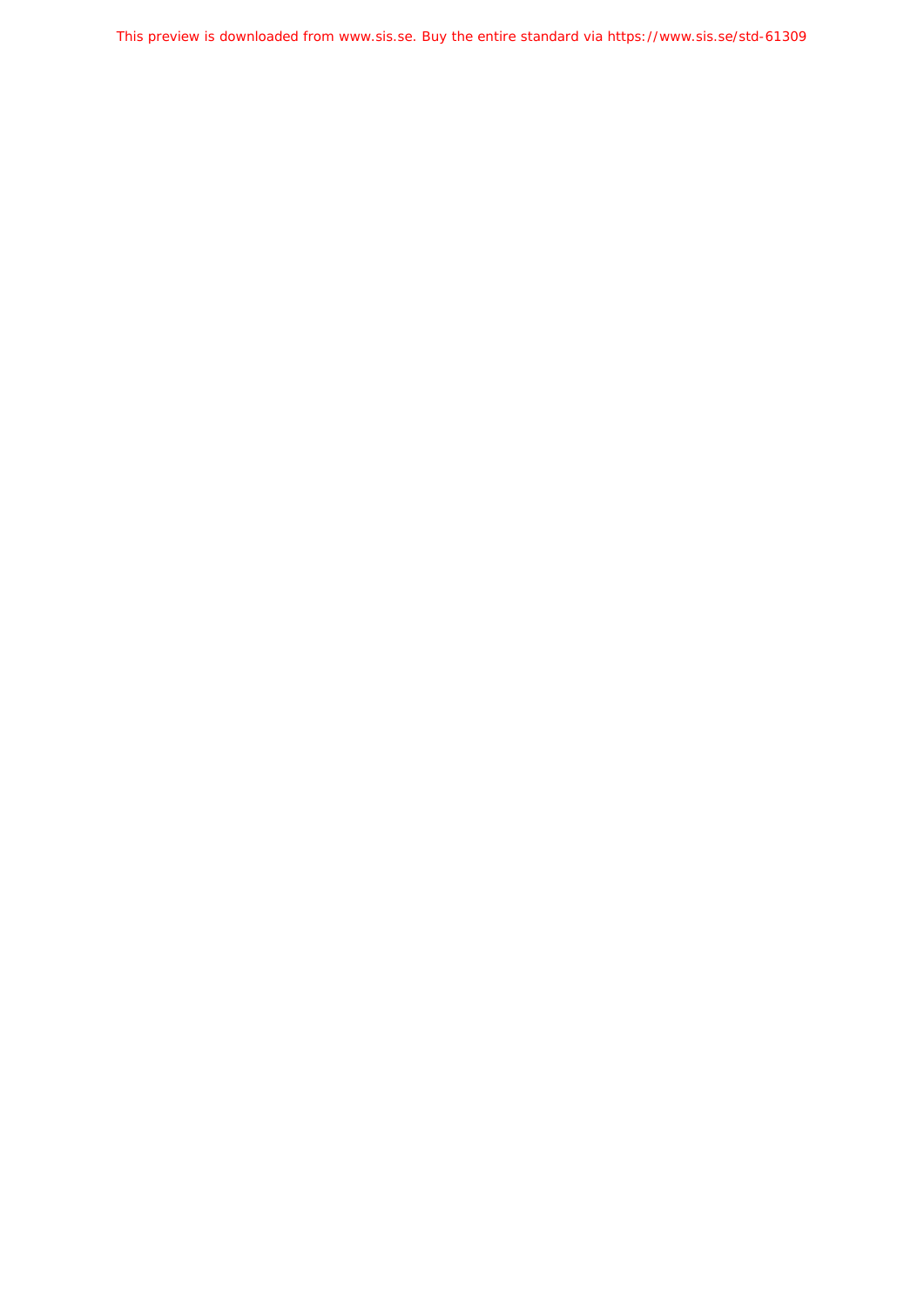## **Road vehicles — Mechanical couplings between tractors and semi-trailers —**

## Part 2: **Interchangeability between low-coupling tractors and high-volume semi-trailers**

## **1 Scope**

This part of ISO 1726 specifies dimensions to ensure interchangeability between a low coupling height tractor vehicle and a coupled high-volume semi-trailer, the two together constituting a high-volume articulated vehicle. It specifies certain interchangeability dimensions, including those of the optimised gooseneck contour, as well as operating dimensions related to angle values. The specifications are primarily intended to permit semi-trailers to be coupled with two-axle tractors. However, three-axle tractors are not excluded, provided they are in compliance with the requirements of this part of ISO 1726.

This part of ISO 1726 does not provide limitations of maximum gross mass and overall dimensions, which are generally laid down by legislative requirements.

### **2 Interchangeability dimensions**

### **2.1 Height of fifth wheel of a laden tractor**

The height, *h*, of the fifth wheel of a laden low-coupling tractor above ground (see Figure 1) shall be in the range 900 mm to 975 mm.



#### **Key**

*h* height of fifth wheel

**Figure 1 — Height of fifth wheel**